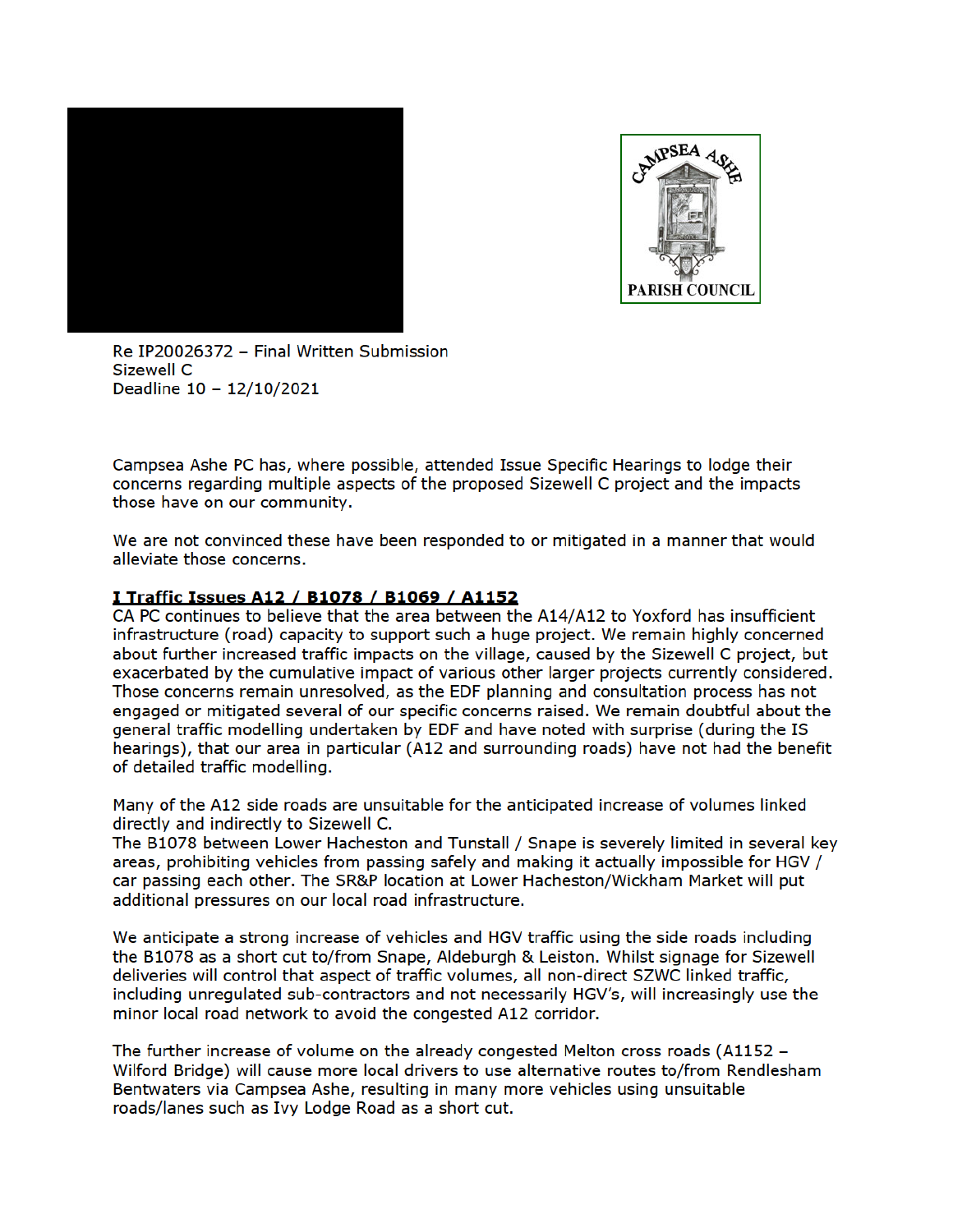Campsea Ashe PC, together with multiple neighbouring PC's are seriously concerned about increase of commercial activity (potentially linked to SZC and Friston) at Bentwaters, with clearly no adequate infrastructure to support those resulting additional HGV / Van / vehicle movements. The issue of volumes & capacity is at 'peak' times, and linked predominantly to agricultural distribution traffic, is already acute on the B1078 and A1152/B1069 and is already regularly exceeding official limits set for the site.

Sizewell and Friston related projects will undoubtedly add traffic volumes to the site.

CA PC does not feel that those (cumulative) issues are adequately addressed, especially the traffic related impacts in the Eyke – Tunstall – Campsea Ashe Area

## **II LOCATION SOUTHERN PARK & RIDE**

The location of the SP&R is on the most elevated point in the area and hence will have a major visual impact onto the area.

The location will also result in more traffic having to funnel through the Woodbridge area, which will have limited capacity to deal satisfactorily with the additional volumes and add to 'alternative routes' being increasingly used. (as mentioned above)

Campsea Ashe is part of a group of parishes who commissioned a Landscape Review, with Marlesford, Hacheston and Wickham Market Town & Parish Councils also having raised serious concerns regarding the traffic and landscaping issues.

We especially remain concerned about details in the proposal such as lighting and planting that will impact on our village. Again, we do not regard the zoning/impact classifications linked to the SP&R as realistic.

The impact of traffic on Wickham Market remains a concern and, even though mitigation measures have been through a consultation process with EDF, the difficulties in finding a realistic workable solution - in our opinion - underscores the unsuitability of the location of the SP&R.

## **III East Suffolk Line (ESL) Issues**

CA PC did welcome in the initially proposed increase of train movements on the ESL, as it recognised the huge impact of relying on road-based HGV deliveries would have on the A12 corridor, and with that an increase in traffic volumes on the surrounding villages. However, that positive appraisal was linked to the ESL being appropriately developed to accommodate that level of movements during day time.

Over 70% of the housing in Campsea Ashe is located within 10 – 200 yards of the line, another 20% within 500 yards.

CA PC remains concerned about the impacts on residents of increased night time train movements. Pollution, vibration and noise levels generated by night trains have been identified by residents as being unacceptable, especially those living within 200 yards along the line. As CA is located in a rural quiet environment, with no specific underlying noise generation, the noise generated by night trains do become highly perceptible and will strongly impact on the quality of live for 70% of our residents and moderately for 20% of our residents.

Although EDF/SZC has assured that mitigation measures will reduce impact, we are not convinced the proposed measures will actually decrease impact to a level that would be acceptable. Again, we do not regard the zoning/impact classifications as realistic in our rural quiet environment.